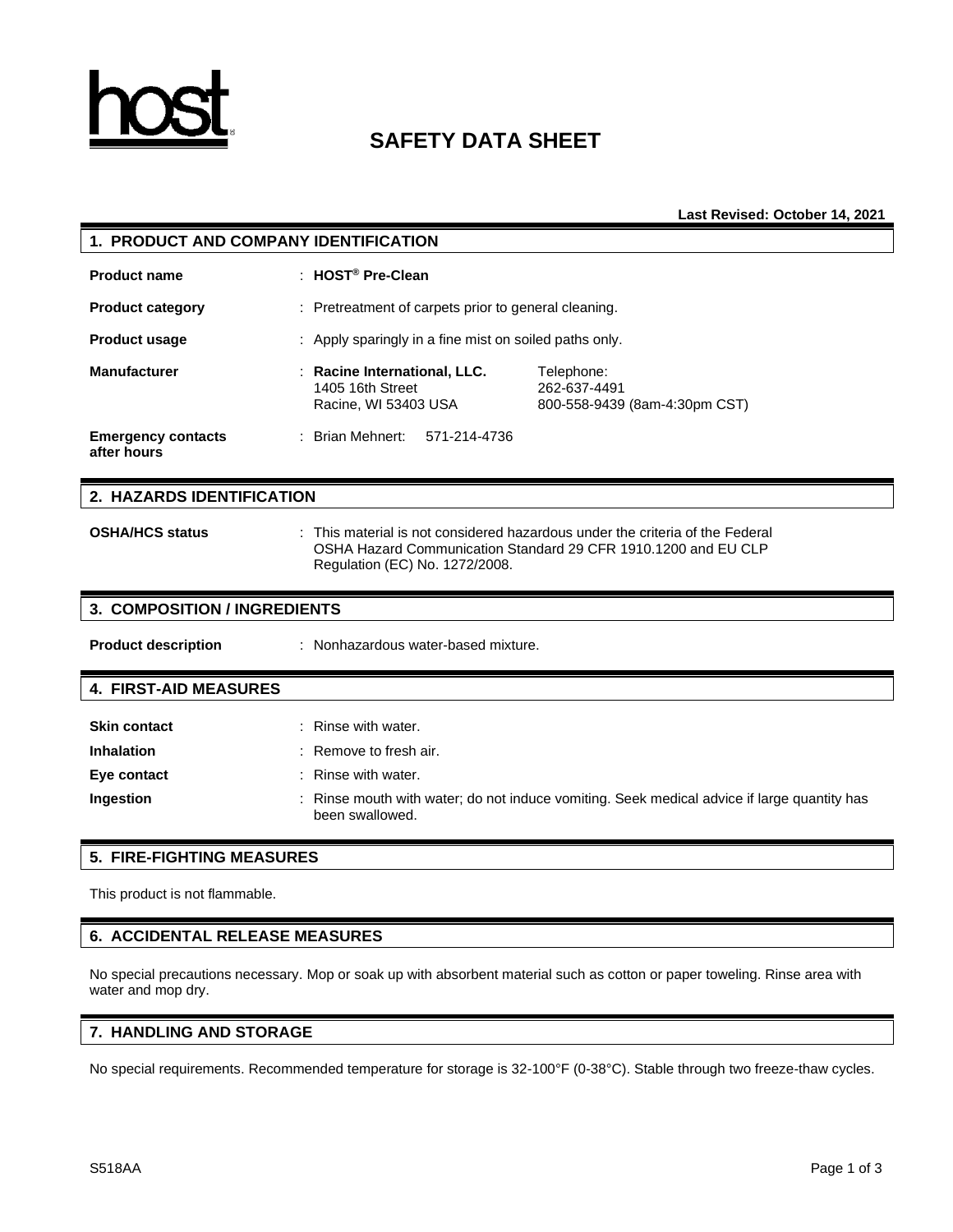## **8. PERSONAL PROTECTION / EXPOSURE CONTROLS**

No protective equipment is necessary.

Gloves advised for sensitive skin; ventilation advised for asthmatics. No known harmful effects from repeated, long-term exposure.

#### **9. PHYSICAL AND CHEMICAL PROPERTIES**

| <b>Physical state</b> | liauid    | pH (concentrate)        | : 9.4             |
|-----------------------|-----------|-------------------------|-------------------|
| Color                 | colorless | <b>Specific gravity</b> | 1.00              |
| Odor                  | mild odor | <b>Flash point</b>      | : >212°F (>100°C) |
| <b>VOC content</b>    | $<$ 2%    |                         |                   |

#### **10. STABILITY AND REACTIVITY**

Stable.

### **11. TOXICOLOGICAL INFORMATION**

| <b>Test Performed</b>                    | Result                 |
|------------------------------------------|------------------------|
| $LD_{50}$ , Oral (OECD 401)              | : $> 5.0$ g/kg         |
| LD <sub>50</sub> , Dermal (OECD 402)     | : $> 2.0$ g/kg         |
| LC <sub>50</sub> , Inhalation (OECD 403) | : $> 4.99$ mg/L (4 hr) |
| Skin irritant (OECD 404)                 | $:$ Negative           |
| Eye irritant (OECD 405)                  | : Negative             |
| Skin sensitizer (Mod. Buehler)           | $:$ Negative           |
| <b>Symptoms of Overexposure</b>          |                        |
| Immediate (acute) effects                | : None known.          |
| Delayed effects                          | : None known.          |
|                                          |                        |

# **12. ECOLOGICAL INFORMATION**

| : None known. Contains no APEs, NPEs, or OPEs.<br>Ecotoxicity<br><b>Biodegredation</b><br>: Meets EU biodegradability standards.<br>Mobility<br>: None known.<br><b>Bioaccumulation</b><br>: None known. |  |
|----------------------------------------------------------------------------------------------------------------------------------------------------------------------------------------------------------|--|
|----------------------------------------------------------------------------------------------------------------------------------------------------------------------------------------------------------|--|

## **13. DISPOSAL CONSIDERATIONS**

No special precautions necessary. May be disposed of in landfill according to local regulations.

#### **14. TRANSPORT INFORMATION**

No special labeling required.

## **15. REGULATORY INFORMATION**

None. Not a regulated product.

| DOT (Canada & U.S.)       | : No special labeling.                              |
|---------------------------|-----------------------------------------------------|
| Canadian WHMIS            | : Not a controlled substance. No special labeling.  |
| Canadian Consumer Regs.   | : Not a regulated substance. No special labeling.   |
| California Proposition 65 | : No listed ingredients. No special labeling.       |
| New Jersey Right-to-Know  | : Identical to consumer goods. No special labeling. |
| <b>EU Regulations</b>     | : Not a dangerous preparation. No special labeling. |
| TSCA                      | : All ingredients are listed or exempt.             |
|                           |                                                     |